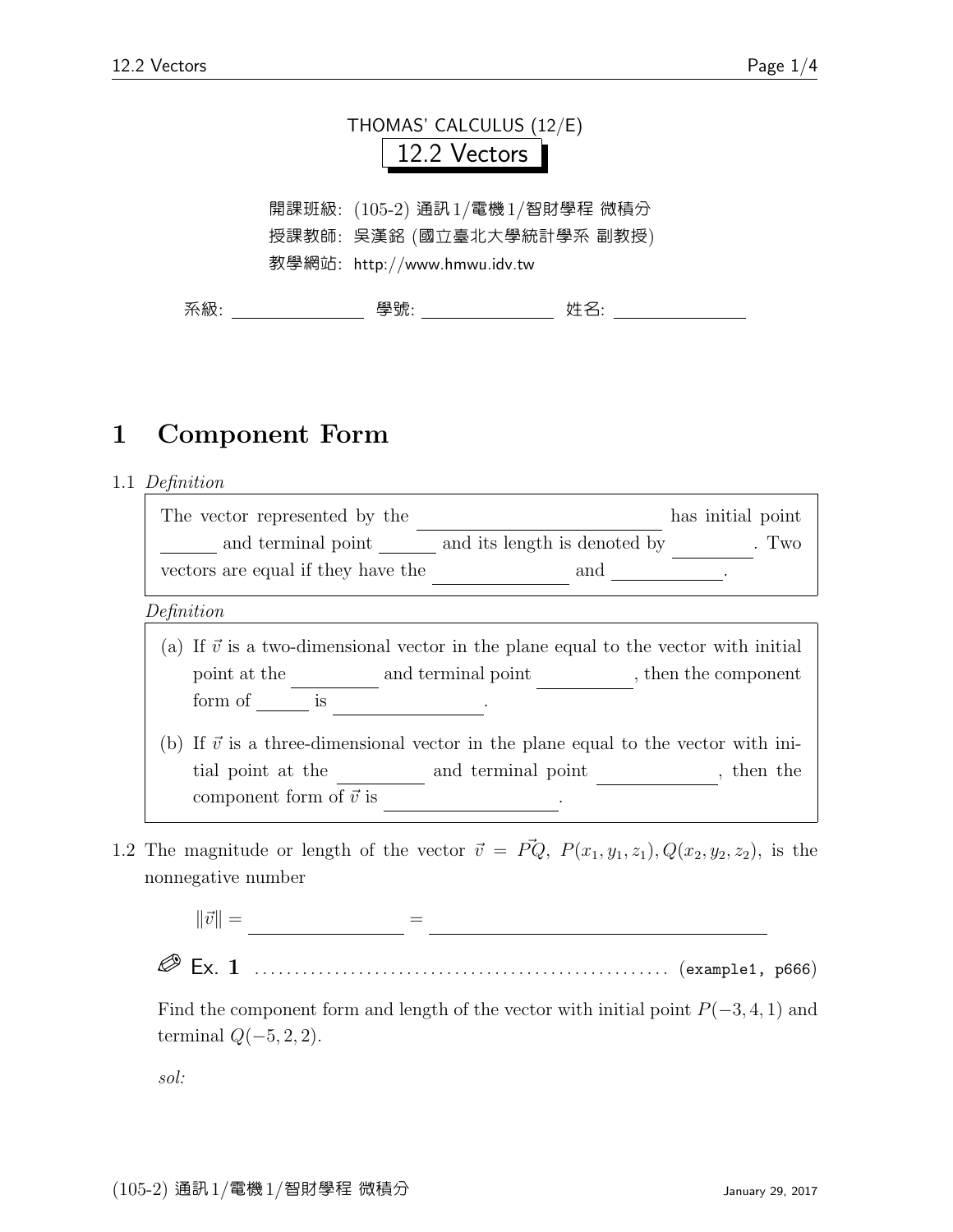## 2 Vector Algebra Operations

#### 2.1 Definition

Let  $\vec{u} = \langle u_1, u_2, u_3 \rangle$  and  $\vec{v} = \langle v_1, v_2, v_3 \rangle$  be vectors with k a scalar.

- (a) Addition:  $\vec{u} + \vec{v} =$
- (b) Scalar multiplication:  $k\vec{u} =$



FIGURE 12.12 (a) Geometric interpretation of the vector sum. (b) The parallelogram law of vector addition.

2.2 Properties of Vector Operations



### 2.4 The standard unit vector are  $\_\_\_\_\_\_$ , and  $\_\_\_\_\_\_\_\_\_$

2.5 Any vector  $\vec{v} = \langle v_1, v_2, v_3 \rangle$  can be written as a linear combination of the standard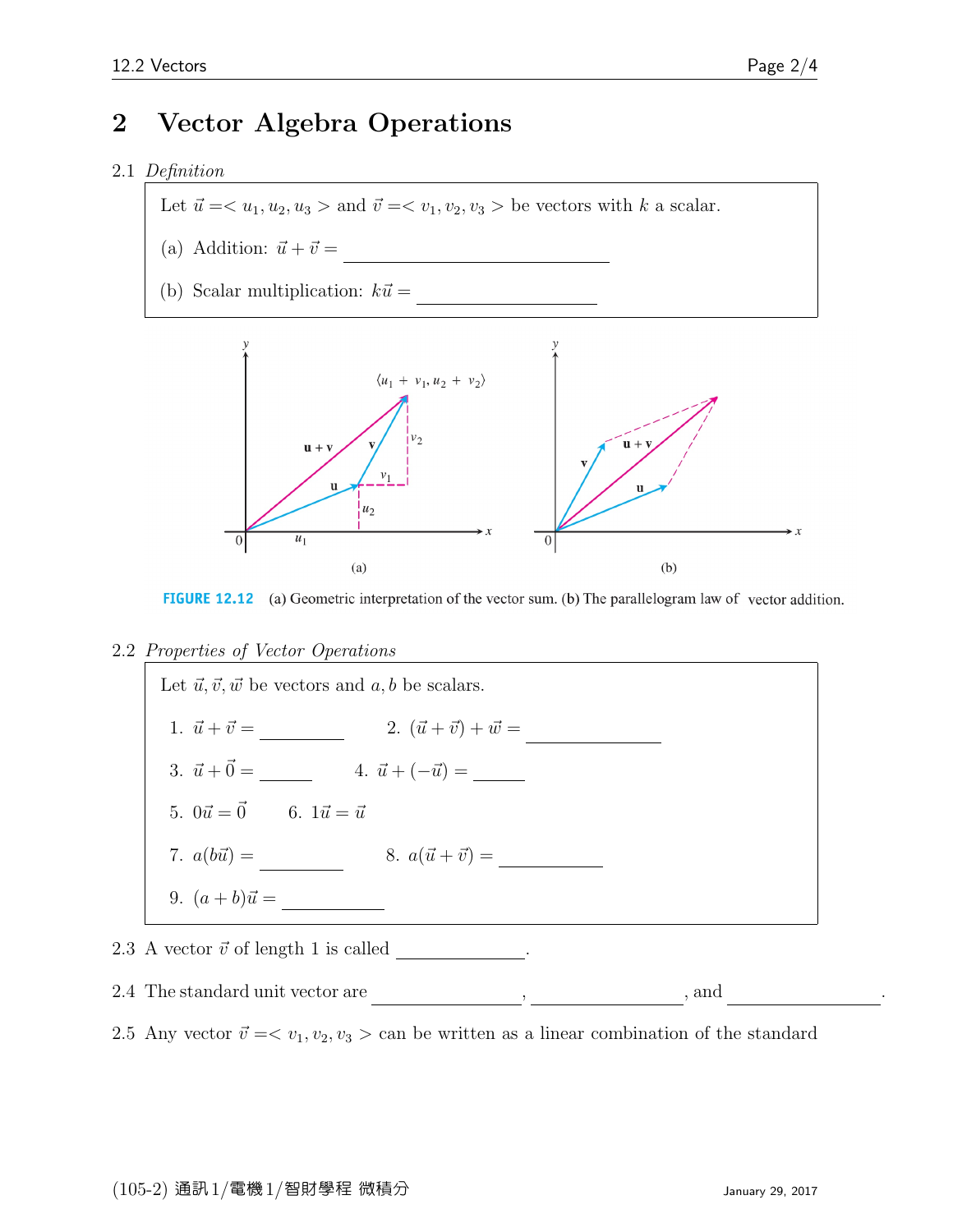| unit:                                                                                                                                                               |                                                                                                                     |                                                        |  |
|---------------------------------------------------------------------------------------------------------------------------------------------------------------------|---------------------------------------------------------------------------------------------------------------------|--------------------------------------------------------|--|
| $\vec{v}$<br>$=$                                                                                                                                                    | <u> 1980 - Johann Barn, mars eta bainar eta baina eta baina eta baina eta baina eta baina eta baina eta baina e</u> |                                                        |  |
| $=$                                                                                                                                                                 |                                                                                                                     |                                                        |  |
| 2.6 The scalar<br>the vector $\vec{v}.$                                                                                                                             | is the                                                                                                              | $(j$ -component, $k$ -component) of                    |  |
| 2.7 The vector from $P(x_1, y_1, z_1)$ to $Q(x_2, y_2, z_2)$ is                                                                                                     |                                                                                                                     |                                                        |  |
| $\vec{PQ} = \frac{1}{\sqrt{1 - \frac{1}{2} \sum_{i=1}^{n} (1 - \vec{q}_i)^2} \left( \frac{1}{2} \vec{q}_i - \vec{q}_i \right)}$                                     |                                                                                                                     |                                                        |  |
| 2.8 Whenever $\vec{u} \neq \vec{0}$ ,                                                                                                                               | is a unit vector in the direction of $\vec{v}$ .                                                                    |                                                        |  |
| 2.9 The equation $\vec{v} =$                                                                                                                                        |                                                                                                                     | expresses $\vec{v}$ as its length times its direction. |  |
| 2.10 The midpoint M of the line segment joining points $P_1(x_1, y_1, z_1)$ and $P_2(x_2, y_2, z_2)$ is<br>the point                                                |                                                                                                                     |                                                        |  |
|                                                                                                                                                                     |                                                                                                                     |                                                        |  |
| Let $\vec{u} = <-1, 3, 1>$ and $\vec{v} = <4, 7, 0>$ . Find the component of (a) $2\vec{u} + 3\vec{v}$<br>(b)<br>$\vec{u} - \vec{v}$ (c) $\ \frac{1}{2}\vec{u}\ $ . |                                                                                                                     |                                                        |  |
| sol:                                                                                                                                                                |                                                                                                                     |                                                        |  |
|                                                                                                                                                                     |                                                                                                                     |                                                        |  |
|                                                                                                                                                                     |                                                                                                                     |                                                        |  |
|                                                                                                                                                                     |                                                                                                                     |                                                        |  |
| Ex. $3$                                                                                                                                                             |                                                                                                                     | (example4, p669)                                       |  |

Find a unit vector  $\vec{u}$  in the direction of the vector from  $P_1(1, 0, 1)$  to  $P_2(3, 2, 0)$ . sol: